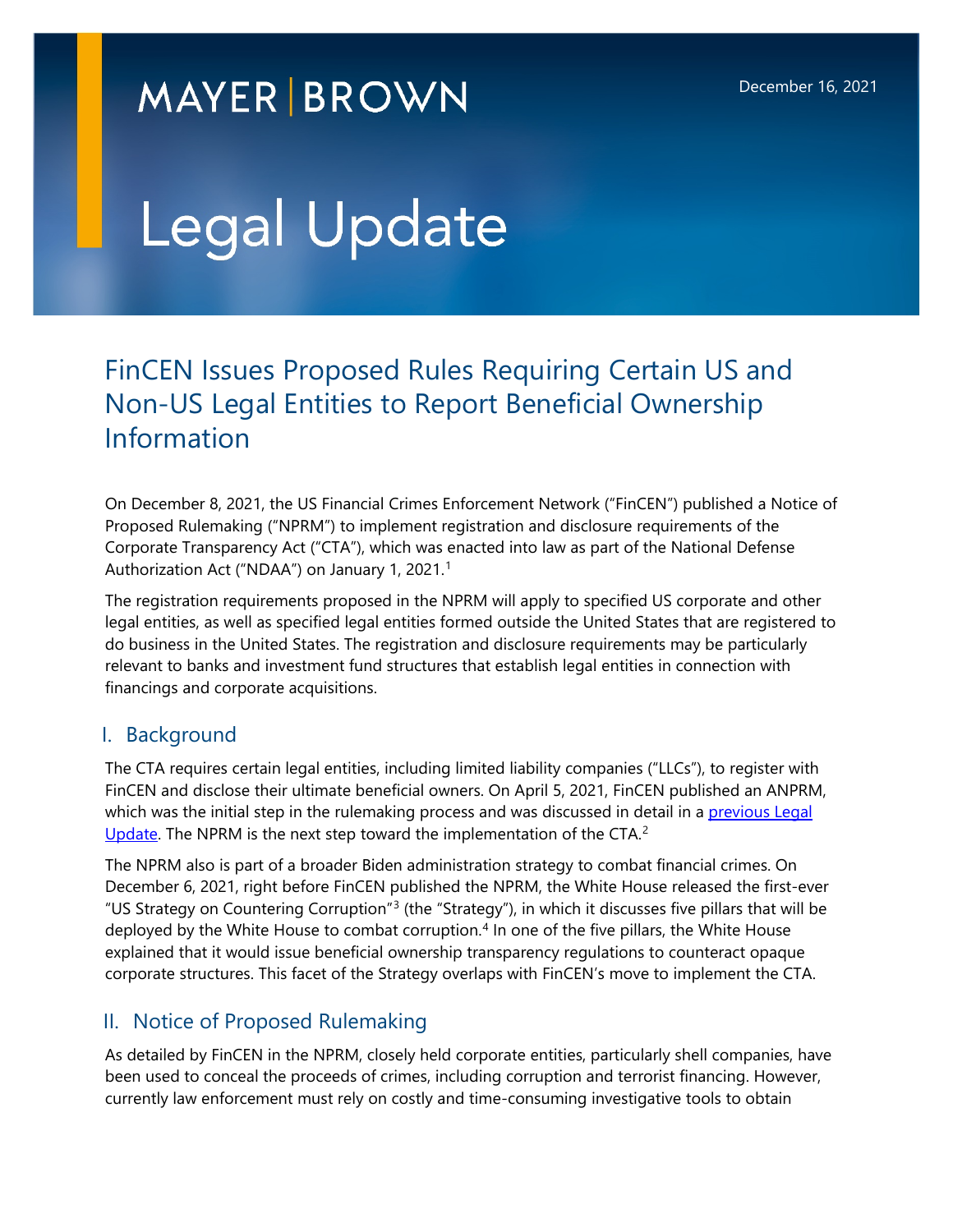beneficial ownership information for closely held corporate entities.<sup>[5](#page-6-4)</sup> The implementation of the CTA's provisions, such as the CTA Registry contemplated in the NPRM, is intended to provide law enforcement, regulators and financial institutions with a single, comprehensive source of beneficial ownership information. With this information, law enforcement in particular will be better positioned to identify "linkages between potential illicit actors and business entities."<sup>[6](#page-6-5)</sup>

Following FinCEN's review of 220 public comments received in response to its ANPRM, the NPRM addresses who will be required to file beneficial owner information with the CTA Registry (and who will be exempt from filing), what will need to be filed and when filers will be required to provide the required information. Below we discuss each of these concepts, along with the potential civil and criminal penalties for failure to comply with these reporting obligations, and the implications of the NPRM for financial institutions.

#### **A. WHAT IS A "REPORTING COMPANY"?**

The CTA's filing requirements apply to "reporting companies," which include both domestic and foreign companies.<sup>[7](#page-6-6)</sup> Under the NPRM, a domestic reporting company would include a corporation, LLC or any other entity created by the filing of a document with a secretary of state or similar office, including, in certain circumstances, limited partnerships and business trusts.<sup>[8](#page-6-7)</sup> A foreign reporting company would include a corporation, LLC or other entity formed under the law of a foreign country that is registered to do business in any jurisdiction within the United States. $9$ 

#### **Who Are "Exempt Entities"?**

The CTA sets forth exemptions from the reporting requirements for certain domestic and foreign legal entities.<sup>[10](#page-6-9)</sup> FinCEN plans to adopt verbatim the statutory language of the CTA, under which 23 categories of entities<sup>[11](#page-6-10)</sup> are exempt from the regulation. Generally, the categories of exempt entities cover entities that are heavily regulated and, therefore, have beneficial ownership information that is more readily available to US regulators, such as US banks, US Securities and Exchange Commission ("SEC")-reporting issuers, SEC-registered broker-dealers, SEC-registered investment companies and advisers, FinCEN-registered money transmitting businesses, and insurance companies, among many others. While the proposed rule does not diverge from the language of the CTA, the NPRM proposes clarifications to certain exemption definitions, such as "public utilities," "dormant entities," "large operating companies" and entities covered by what FinCEN calls the "subsidiary exemption." Notwithstanding these clarifications, key questions remain regarding the meaning of certain exemptions, such as how to treat "pooled investment entities."

#### *"Large Operating Companies" Exemption.*

Under the NPRM, an entity will be exempt from the reporting requirements if it is a larger operating company, which is defined as an entity that (1) employs more than 20 employees on a full-time basis in the United States; (2) filed in the previous year federal income tax returns in the United States demonstrating more than \$5,000,000 in gross receipts or sales in the aggregate, including the receipts or sales of other entities owned by the entity and through which the entity operates; and (3) has an operating presence at a physical office within the United States.<sup>[12](#page-6-11)</sup> The NPRM clarifies what it means to employ someone on a full-time basis by referencing the US Internal Revenue Service's ("IRS") definition of a "full-time employee." For the tax filing prong, the relevant filing may be a US federal income tax or information return, including a parent company's consolidated return. For the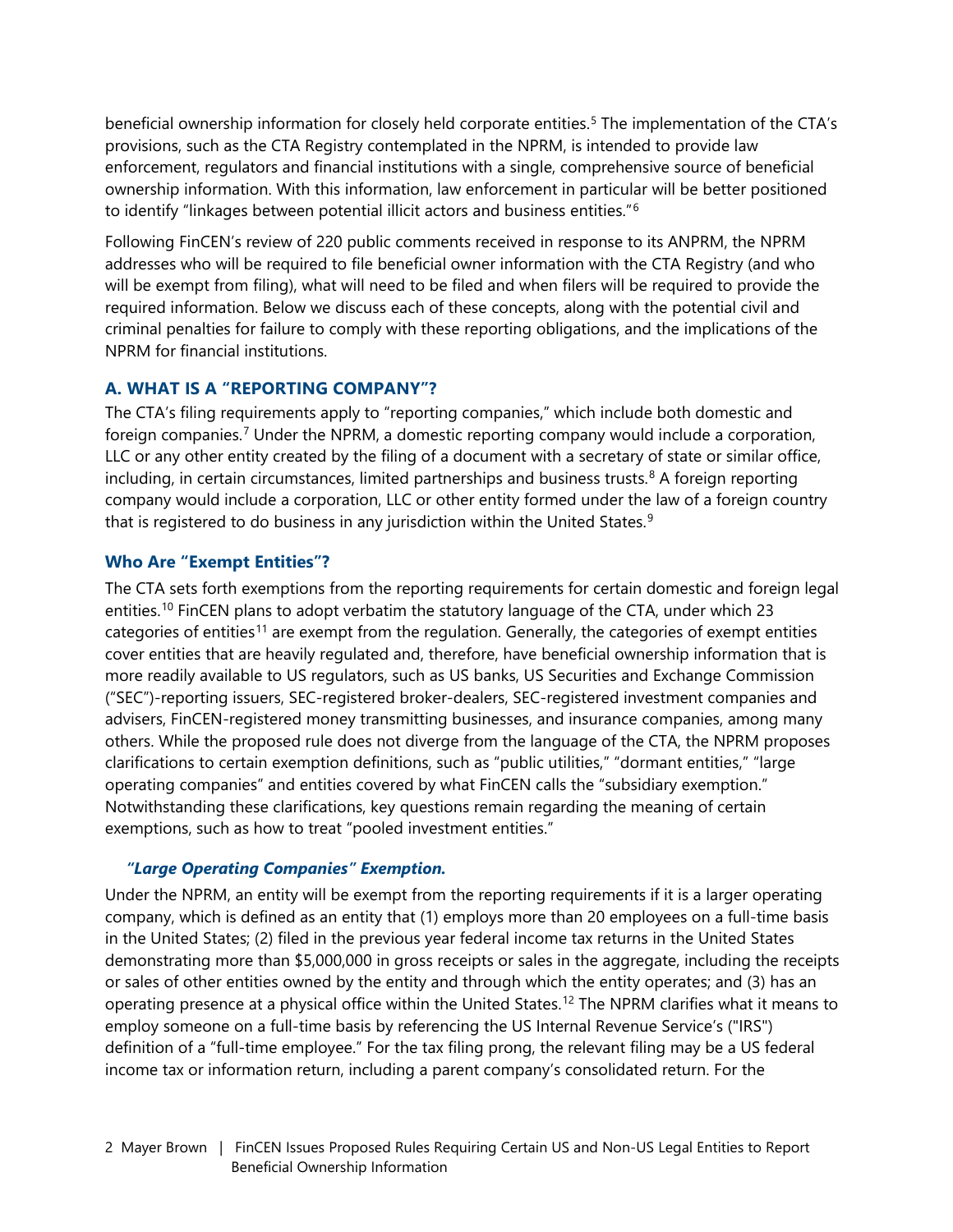"operating presence at a physical office" prong, the entity must have a physical office that is owned or leased, is not a residence and is not a shared space.

#### *Subsidiary Exemption.*

With respect to the "subsidiary exemption," the NPRM seeks to clarify which entities (usually subsidiaries) that are owned or controlled by other exempt entities (which include most, but not all, exempt entities under the CTA) will themselves be exempt from the filing requirement.<sup>[13](#page-6-12)</sup> Notably, FinCEN interprets the statutory text as requiring an entity to be owned entirely by one or more specified exempt entities in order to qualify for this exemption, which may preclude entities subject to director qualifying share requirements from qualifying.

Given that the "large operating companies" exemption and the "subsidiary exemption" have the potential to cover a wider range of entities than some of the other exemptions, those submitting comments to FinCEN may advocate for broader definitions of these statutory categories.

#### *"Pooled Investment Vehicles" Exemption.*

As discussed in our [previous Legal Update,](https://www.mayerbrown.com/en/perspectives-events/publications/2021/04/fincen-moves-to-implement-the-corporate-transparency-act) the CTA and the current Customer Due Diligence ("CDD") Rule<sup>[14](#page-6-13)</sup> treat the "pooled investment vehicles" exemption in different ways. The exemption in the CTA for pooled investment vehicles is narrower than the exemption in the existing CDD Rule and covers only certain vehicles that are SEC-registered investment companies or  $3(c)(1)$  or  $3(c)(7)$  companies. This could prove problematic for unregistered investment companies that rely on another exclusion (e.g., 3(c)(5) companies). However, the NPRM does not provide additional guidance regarding the pooled investment vehicles exemption and adopts the CTA's definition verbatim.<sup>[15](#page-6-14)</sup> Thus, questions regarding the definition of pooled investment vehicles will likely remain as those who seek to qualify under an exemption to the reporting requirements will have to not only satisfy the CDD Rule's definition but also qualify under the CTA's requirements. We anticipate that FinCEN's forthcoming proposal amending the CDD Rule will harmonize the requirements for this exemption.<sup>[16](#page-6-15)</sup>

#### **B. WHOSE INFORMATION MUST BE REPORTED?**

The CTA requires the reporting company to submit to FinCEN information relating to each of its "beneficial owner(s)" and "company applicant(s)."

#### **1. Beneficial Owner.**

The CTA defines a "beneficial owner" as "an individual who, directly or indirectly, through any contract, arrangement, understanding, relationship, or otherwise—(i) exercises substantial control over the entity; or (ii) owns or controls not less than 25 percent of the ownership interests of the entity."<sup>[17](#page-6-16)</sup> As described below, FinCEN has proposed regulations that expand on the meaning of these terms.

#### *Substantial Control.*

In order to clarify what it means to exercise "substantial control" over an entity, FinCEN identifies three indicia of substantial control in the NPRM: (1) service as a senior officer of a reporting company; (2) authority over the appointment or removal of any senior officer or dominant majority of the board of directors (or similar body) of a reporting company; and (3) direction, determination or decision of, or substantial influence over, important matters of a reporting company.<sup>[18](#page-6-17)</sup>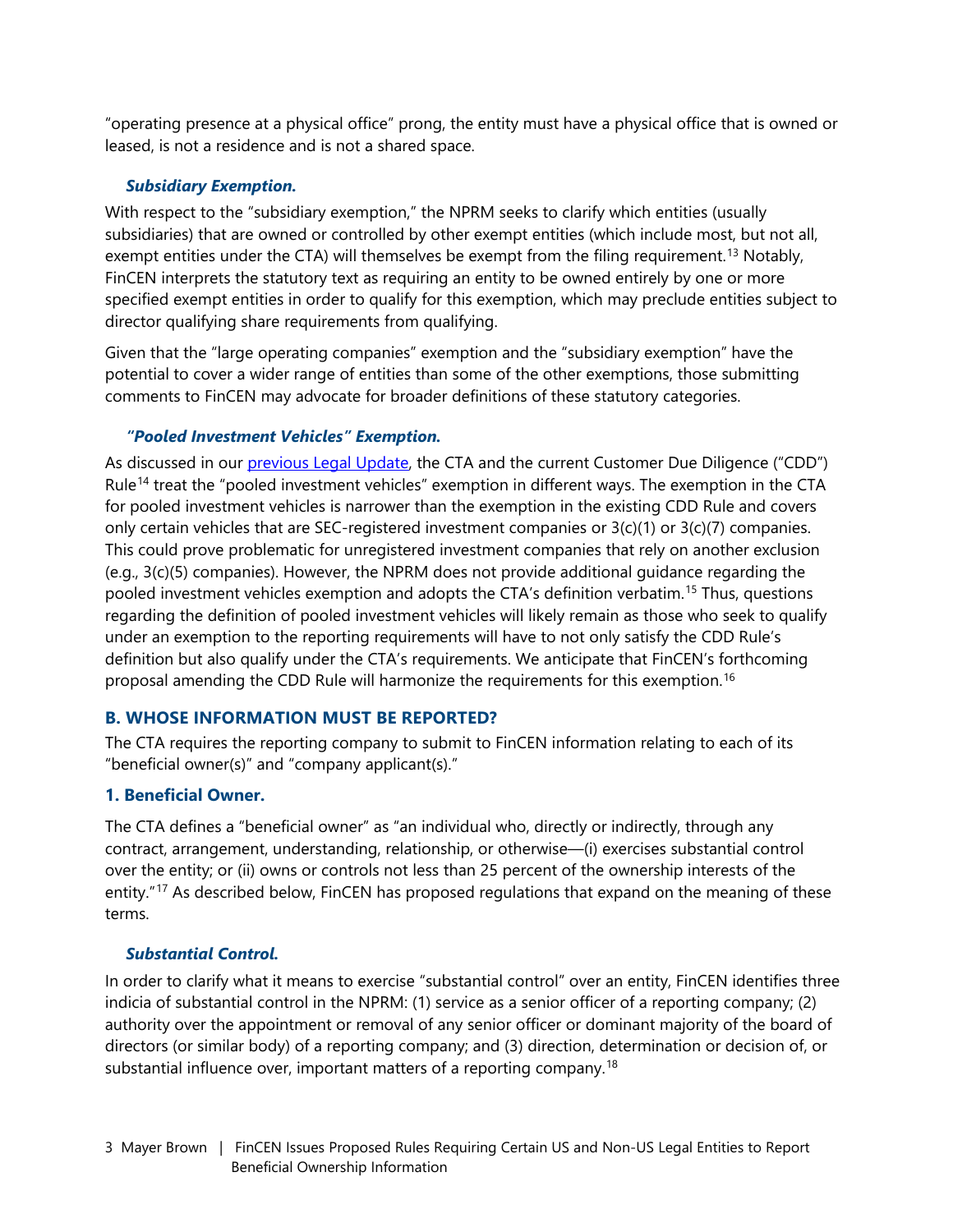The definition of "senior officer" includes any "individual holding the position or exercising the authority of a president, secretary, treasurer, chief financial officer, general counsel, chief executive officer, chief operating officer, or any other officer, regardless of official title, who performs a similar function." Further, senior officers may not rely on the exemption for employees of a reporting company.

This interpretation greatly expands the universe of persons who must be reported to include many executives who may have no financial interest in the performance or assets of the reporting company. It also may be particularly burdensome for foreign companies subject to comprehensive privacy laws (e.g., EU General Data Protection Regulation or GDPR), which could be required to disclose the foreign residential addresses of executives.

#### *Ownership or Control of Ownership Interests.*

The NPRM also clarifies what it means to "[own] or control not less than 25 percent of the ownership interests of the entity''[19](#page-6-18) by defining ownership interests (which may be held through trusts or similar arrangements), providing guidance on how to determine a 25 percent ownership interest (which is done by aggregating all of the individual's ownership interests in comparison to the undiluted ownership interests of the company) and explaining how an individual can "own or control" interests (which can be done directly or indirectly). Notably, "ownership interests" include all instruments that represent a capital interest in the reporting company or a right or interest in the value of the reporting company or its profits. This would include equity kickers and potentially could include other instruments with equity-like attributes, such as preferred shares.<sup>[20](#page-6-19)</sup>

#### **2. Company Applicant.**

In addition to beneficial owners, a reporting company is required to submit information regarding the "company applicant." For domestic reporting companies, the proposed rule defines a company applicant as an individual who files the document that forms the entity.<sup>[21](#page-6-20)</sup> For foreign reporting companies, a company applicant is the individual who files the document that first registers the entity to do business in the United States.<sup>[22](#page-6-21)</sup>

In both cases, anyone who directs or controls the person who files the relevant document would also be a company applicant. Further, the NPRM explicitly states that a deceased person may be a company applicant, meaning that long-established reporting companies would be required to report "whatever identifying information the reporting company actually knows about the [deceased] company applicant." This approach suggests that FinCEN expects reporting companies to obtain all required information for any living company applicants, even if the relevant individual no longer has any association with the entity (e.g., obtaining a current residential address and government identification number from a former employee who filed a foreign reporting company's first US business registration in the 1980s).

#### **C. WHAT INFORMATION MUST BE REPORTED?**

FinCEN requires the reporting company to provide its name, any alternative names through which it engages in business, its business street address, the jurisdiction of formation or registration and a unique identification number. With respect to beneficial owner and company applicant information ("BOI"), the reporting company must provide an individual's names, birthdate, residential or business address (depending on whether the person is a beneficial owner or certain kind of company applicant) and a unique identifying number from an "acceptable identification document" (and the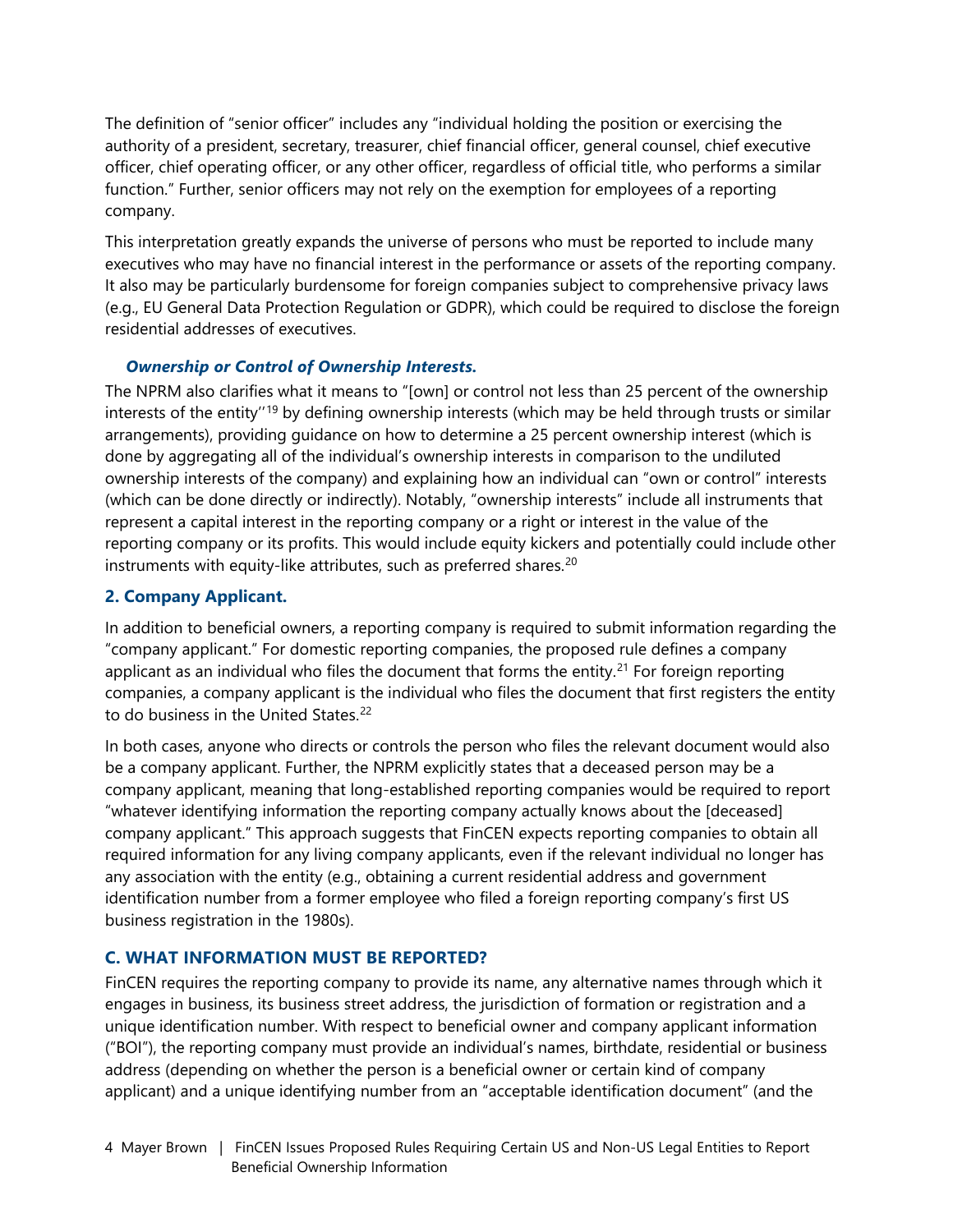image of such document). The proposed rule also allows a reporting company to report the Taxpayer Identification Number of its beneficial owners and company applicants on a voluntary basis.<sup>[23](#page-6-22)</sup>

FinCEN recognized in the NPRM that commenters urged it to collect information with respect to the reporting company's relationships with intermediate legal entities, its parents, subsidiaries, affiliates and beneficial owners. However, commenters did not identify the statutory authority for collection of such information. Therefore, while FinCEN welcomes further comments on this topic, it remains to be seen if FinCEN will add any additional reporting requirements in the final rule regarding a reporting company's relationship to its closely connected entities and individuals.

#### **D. WHEN MUST REPORTS AND UPDATES BE FILED BY?**

FinCEN proposed new rules regarding the timing of reports, corrections and updates as part of the NPRM.<sup>[24](#page-6-23)</sup> For domestic and foreign reporting companies created or registered on or after the final regulation, the rule would specify that the reporting company must file with FinCEN 14 days after formation or registration. Entities formed or registered before the effective date of the final regulations are required to file a report no later than one year after the effective date of the regulation.

The NPRM also addresses updates and corrections to already filed information. Generally, it requires reporting companies to file an updated report within 30 calendar days after the date on which there is any change with respect to any information previously submitted to FinCEN. These updates must include any change in beneficial ownership and changes in information reported about any particular beneficial owner or applicant. Reporting companies must also file updates when entities are no longer under an exemption, when entities fall under an exemption after reporting and when there is a transfer of interest through intestacy or testamentary disposition. A reporting company must also correct inaccurately filed information within 14 calendar days after the date on which the reporting company becomes aware or has reason to know of the inaccuracy.<sup>[25](#page-6-24)</sup>

#### **E. WHAT ARE THE PENALTIES FOR VIOLATIONS?**

Under the CTA, if an individual commits a reporting violation (i.e., willfully provides false or fraudulent beneficial ownership information or willfully fails to report complete or updated beneficial information), that person will be liable for (1) a civil penalty up to \$500 each day a violation continues or has not been remedied and (2) a fine up to \$10,000, imprisonment up to two years or both.<sup>[26](#page-6-25)</sup> For unauthorized disclosure or use violations, a person shall be liable for (1) a civil penalty up to \$500 each day a violation continues or has not been remedied and (2) a fine up to \$250,000, imprisonment up to five years or both.<sup>27</sup> More severe penalties apply to individuals who engage in unauthorized disclosures or use beneficial ownership information as part of a pattern of illegal activity.<sup>[28](#page-6-27)</sup>

In the NPRM, FinCEN clarified that "any person" committing a reporting violation would include any individual, reporting company or other entity and that it is unlawful for such person to directly or indirectly provide false information in a report or application. A person "fails to report" beneficial ownership information if such person directs or controls another person to not report or is in substantial control of a reporting company when it fails to report. Although the proposed rule did not clarify the CTA provisions regarding individuals' unauthorized disclosure or use of BOI, FinCEN promised to address disclosure rules for BOI in the final rule.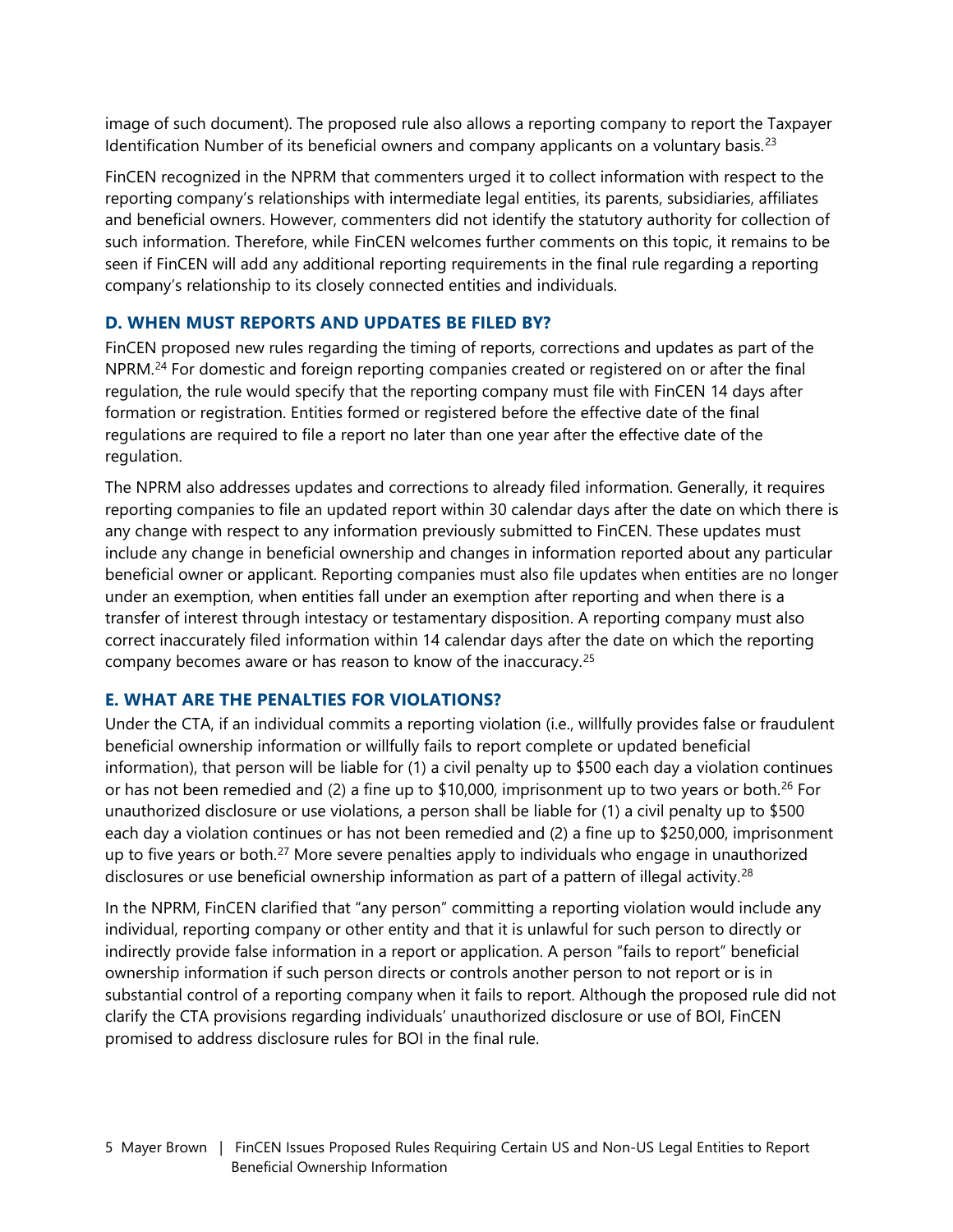#### III. Implications for Financial Institutions

The CTA requires that FinCEN revise its existing beneficial ownership rules for financial institutions.<sup>[29](#page-7-0)</sup> While the NPRM does not address the existing CDD Rule, FinCEN is expected to initiate a separate rulemaking amending the CDD Rule within one year of the effective date of the finalization of the proposed rule.[30](#page-7-1) Once issued, we expect the revised CDD Rule to be harmonized with FinCEN's final rule and ultimately reduce the compliance burden on financial institutions.

In the interim, financial institutions will benefit from reporting company reports containing BOI maintained in the CTA Registry, as FinCEN "may disclose beneficial ownership information reported" pursuant to the CTA upon receipt of "a request made by a financial institution subject to customer due diligence requirements, with consent of the reporting company, to facilitate the compliance of the financial institution with customer due diligence requirements under applicable law."<sup>[31](#page-7-2)</sup> Financial institutions that anticipate making requests for legal entity customers should consider whether or how to update customer agreements and related documentation to provide for such consent.

Additionally, the proposed rule's definition of whether a beneficial owner exercises "substantial control" over a reporting company is broader than in the existing CDD Rule, which may potentially allow financial institutions to access more information regarding their corporate customers. As noted above in our discussion of "substantial control," the proposed rule reflects an expansion over the universe of persons who must be reported by requiring reporting of senior officers and also adding a requirement to report any individuals who exert "direction, determination or decision of, or substantial influence over, important matters affecting the reporting company."<sup>[32](#page-7-3)</sup> Moreover, under the current CDD Rule, the control prong requires new customers of a financial institution to provide beneficial owner information for one individual with a significant degree of control over the entity.<sup>[33](#page-7-4)</sup> Under the proposed rule, FinCEN would not limit the number of individuals who exercise substantial control and whose BOI would be reportable to FinCEN and made available to financial institutions.<sup>[34](#page-7-5)</sup>

For more information about the topics raised in this Legal Update, please contact any of the following *lawyers.*

**Brad A. Resnikoff** +1 202 263 3110 [bresnikoff@mayerbrown.com](mailto:bresnikoff@mayerbrown.com)

**Gina M. Parlovecchio** +1 212 506 2522 [gparlovecchio@mayerbrown.com](mailto:gparlovecchio@mayerbrown.com)

**Matthew Bisanz** +1 202 263 3434 [mbisanz@mayerbrown.com](mailto:mbisanz@mayerbrown.com)

**Jared B. Goldberger** +1 212 506 2421 [jgoldberger@mayerbrown.com](mailto:jgoldberger@mayerbrown.com)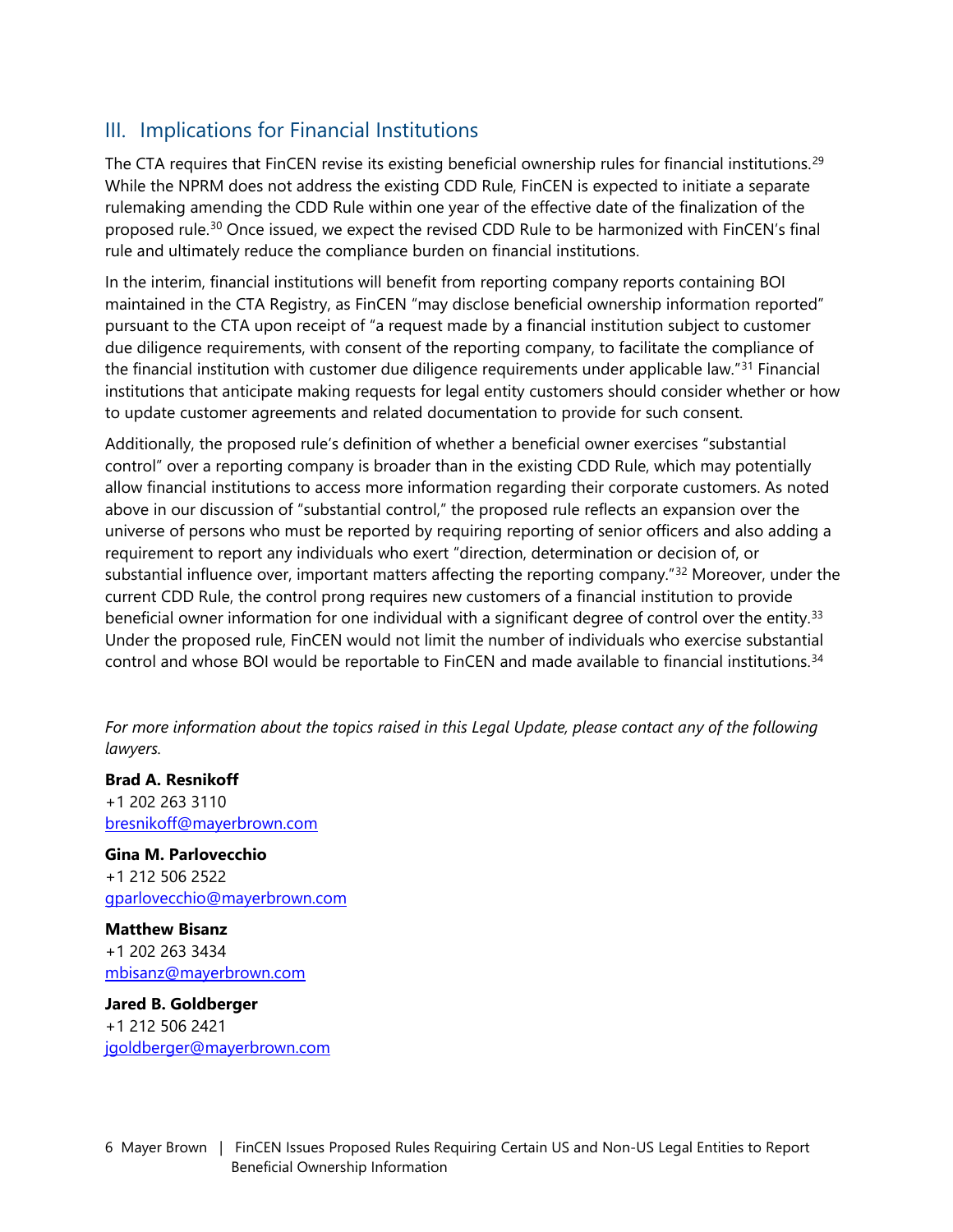#### **Eliel Flores**

+1 202 263 3351 [eflores@mayerbrown.com](mailto:eflores@mayerbrown.com)

**Grace Kim** +1 202 263 3892

[gkim@mayerbrown.com](mailto:gkim@mayerbrown.com)

#### **Endnotes**

<span id="page-6-0"></span><sup>1</sup> Beneficial Ownership Information Reporting Requirements, 86 Fed. Reg. 69,920 (Dec. 8, 2021) (*to be codified* 31 C.F.R. pt. 1010). The comment period for the NPRM closes on February 7, 2022.

<span id="page-6-1"></span> $<sup>2</sup>$  This NPRM is the first of three sets of rulemakings to implement the CTA. The first rulemaking, which we discuss here, implements</sup> the beneficial ownership information reporting requirements; the second will implement the CTA's rules for access to and disclosures of beneficial ownership information; and the third will review and revise the existing CDD Rule for consistency and alignment with the CTA requirements.

<span id="page-6-2"></span><sup>3</sup> [United States Strategy on Countering Corruption](https://www.whitehouse.gov/wp-content/uploads/2021/12/United-States-Strategy-on-Countering-Corruption.pdf) (whitehouse.gov).

<span id="page-6-3"></span>4 We discuss this initiative in the recent Legal Update First-Ever US Strategy on Countering Corruption Globally: Key Takeaways for [Corporations to Match Enforcement's Increasingly Global, Integrated and Holistic Approach.](https://www.mayerbrown.com/en/perspectives-events/publications/2021/12/first-ever-us-strategy-on-countering-corruption-globally-key-takeaways-for-corporations-to-match-enforcements-increasingly-global-integrated-and-holistic-approach)

<span id="page-6-4"></span><sup>5</sup> 86 Fed. Reg. at 69,926.

<span id="page-6-5"></span><sup>6</sup> 86 Fed. Reg. at 69,922.

<span id="page-6-6"></span><sup>7</sup> 86 Fed. Reg. at 69,938.

<span id="page-6-7"></span><sup>8</sup> *Id.*

<span id="page-6-8"></span><sup>9</sup> *Id.* at 69,939.

- <span id="page-6-9"></span><sup>10</sup> Corporate Transparency Act, 31 U.S.C. § 5336(a)(11).
- <span id="page-6-10"></span><sup>11</sup> The 23 entities include the following: SEC-reporting issuers, domestic governmental authorities, banks, domestic credit unions, depository institution holding companies, FinCEN-registered money transmitting businesses, SEC-registered broker-dealers, securities exchange or clearing agencies, other Securities Exchange Act of 1934 entities, registered investment companies and advisers, venture capital fund advisers, insurance companies, state licensed insurance producers, Commodity Exchange Act registered entities, certain accounting firms, public utilities, financial market utilities, certain pooled investment vehicles, tax exempt entities, entities assisting tax exempt entities, large operating companies, subsidiaries of certain exempt entities and inactive businesses.

<span id="page-6-11"></span><sup>12</sup> 86 Fed. Reg. at 69,939-40.

<span id="page-6-12"></span><sup>13</sup> *Id.* at 69,940.

<span id="page-6-13"></span><sup>14</sup> The current CDD Rule requires certain financial institutions to identify and verify the beneficial owners of legal entity customers when those customers open new accounts as part of those financial institutions' customer due diligence programs.

<span id="page-6-14"></span><sup>15</sup> 86 Fed. Reg. at 69,944.

- <span id="page-6-15"></span><sup>16</sup> *See infra* note 31.
- <span id="page-6-16"></span><sup>17</sup> 31 U.S.C. § 5336(a)(3).
- <span id="page-6-17"></span><sup>18</sup> 86 Fed. Reg. at 69,933-35.
- <span id="page-6-18"></span><sup>19</sup> *Id.* at 69,935-36.
- <span id="page-6-19"></span><sup>20</sup> *Id.* at 69,937.
- <span id="page-6-20"></span><sup>21</sup> *Id.*

```
22 Id. at 69,938-39.
```

```
23 Id. at 69,970.
```

```
24 Id. at 69,941-43.
```
<span id="page-6-24"></span><sup>25</sup> 86 Fed. Reg. at 69,942.

```
26 Id. at 69,944; 31 U.S.C. § 5336(h)(3).
```
<span id="page-6-26"></span><sup>27</sup> *Id.*

<span id="page-6-27"></span><sup>28</sup> *Id.*